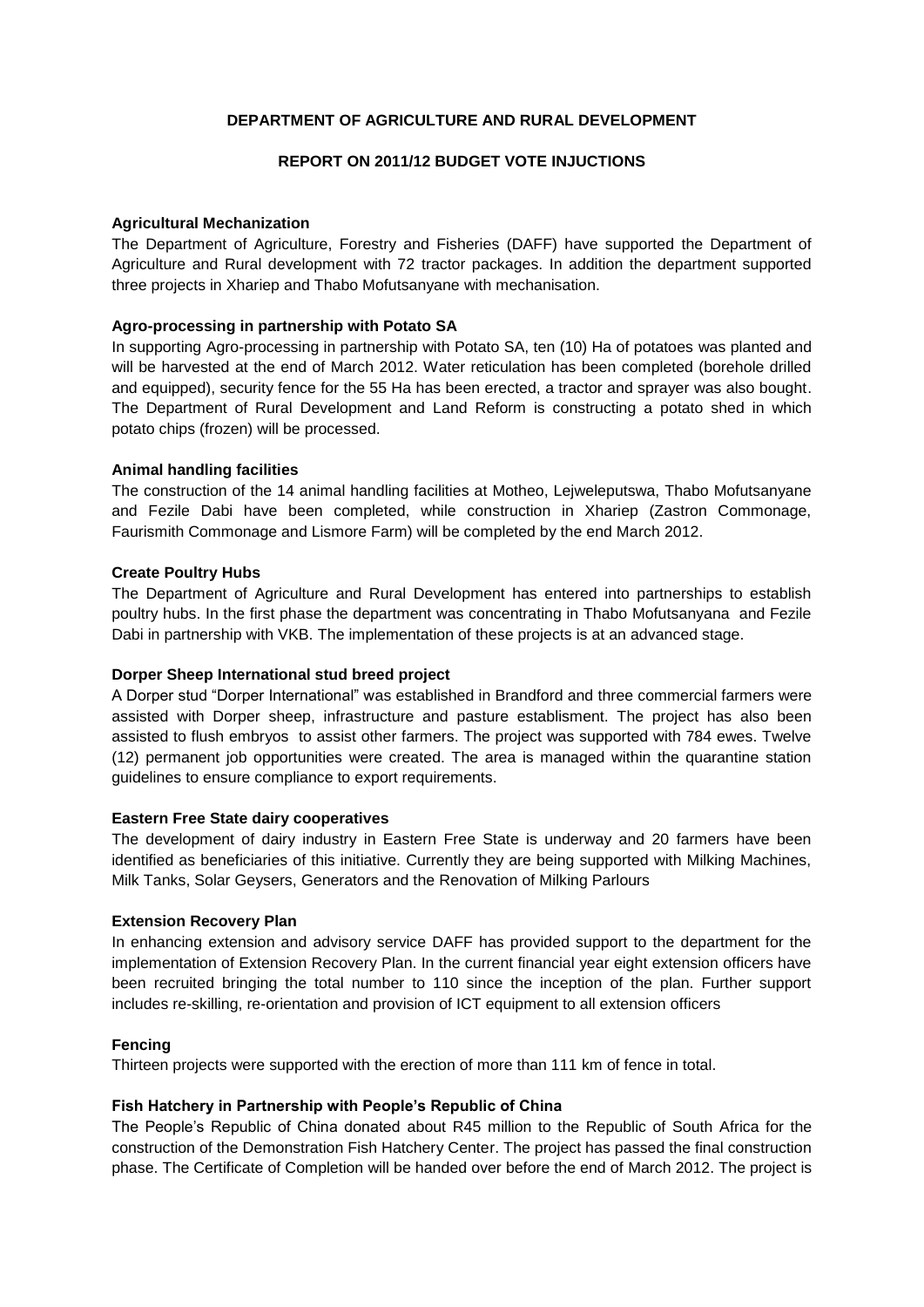scheduled to be fully operational in terms of training, breeding and research within the next financial year. To ensure that the Gariep Fish Hatchery fulfill its mandate effectively the department has initiated the process of implementing 39 fish tanks for production of fingerlings in the following towns Springfontein (13), Koffiefontein (Gotswametsing) (13) and Bethulie (13).

# **Implement resolutions of the Farm Worker's Summit held in 2010**

The department has appointed a farm workers' coordinator to ensure the implementation of the resolutions and there is also a provincial committee delegated with the responsibility to address all concerns related to farm workers and dwellers.

# **Implementation of Comprehensive Rural Development Program (CRDP)**

A Comprehensive Rural Development Program was implemented in Diyatalawa, Jacobsdal and Kgolokoeng. The program was further extended to Thaba Nchu, Steynsrus, Cornelia and other areas. The department began to revitalise and revamp the old infrastructure and created new economic, social, public amenities in villages and small towns. The department developed infrastructure projects in the rural areas of the following towns of which most of the projects have been completed:

- a) Harrismith (Makgolokweng)
- b) Makgolokweng hall
- c) Makgolokweng crèche
- d) Makgolokweng hall fencing
- e) Makgolokweng crèche fencing
- f) Harrismith Diyatalawa
- g) Diyatalawa School
- h) Diyatalawa crèche
- i) Diyatalawa school fencing
- j) Diyatalawa crèche fencing
- k) Thaba Nchu
- l) Thaba Nchu hall
- m) Cornelia
- n) Cornelia Mafube Municipal Hall
- o) Cornelia Ntswanatsatsi community hall
- p) Mafube Municipal Office dwelling No.1
- q) Mafube Municipal Office dwelling No.2
- r) Jagersfontein
- s) Boaramelo Combined School
- t) Itumeleng Community hall (in complete still to do finishing, ceiling, tiling, and painting)
- u) Edenburg
- v) Bethany: Five new school classrooms

# **Irrigation systems**

The installation of Irrigation systems in sixteen projects are in various stages and will be completed by the end March 2012.

# **Masizakhe projects**

The construction of 14 broiler houses has commenced and will be completed by the end of March 2012. Fourteen families will benefit from this initiative.

# **Nguni cattle breed program**

To date eight (8) Livestock farmers have benefited from this scheme and have received more than 96 Nguni cattle. Farm workers/dwellers at Springvale farm also benefited from the Nguni program and